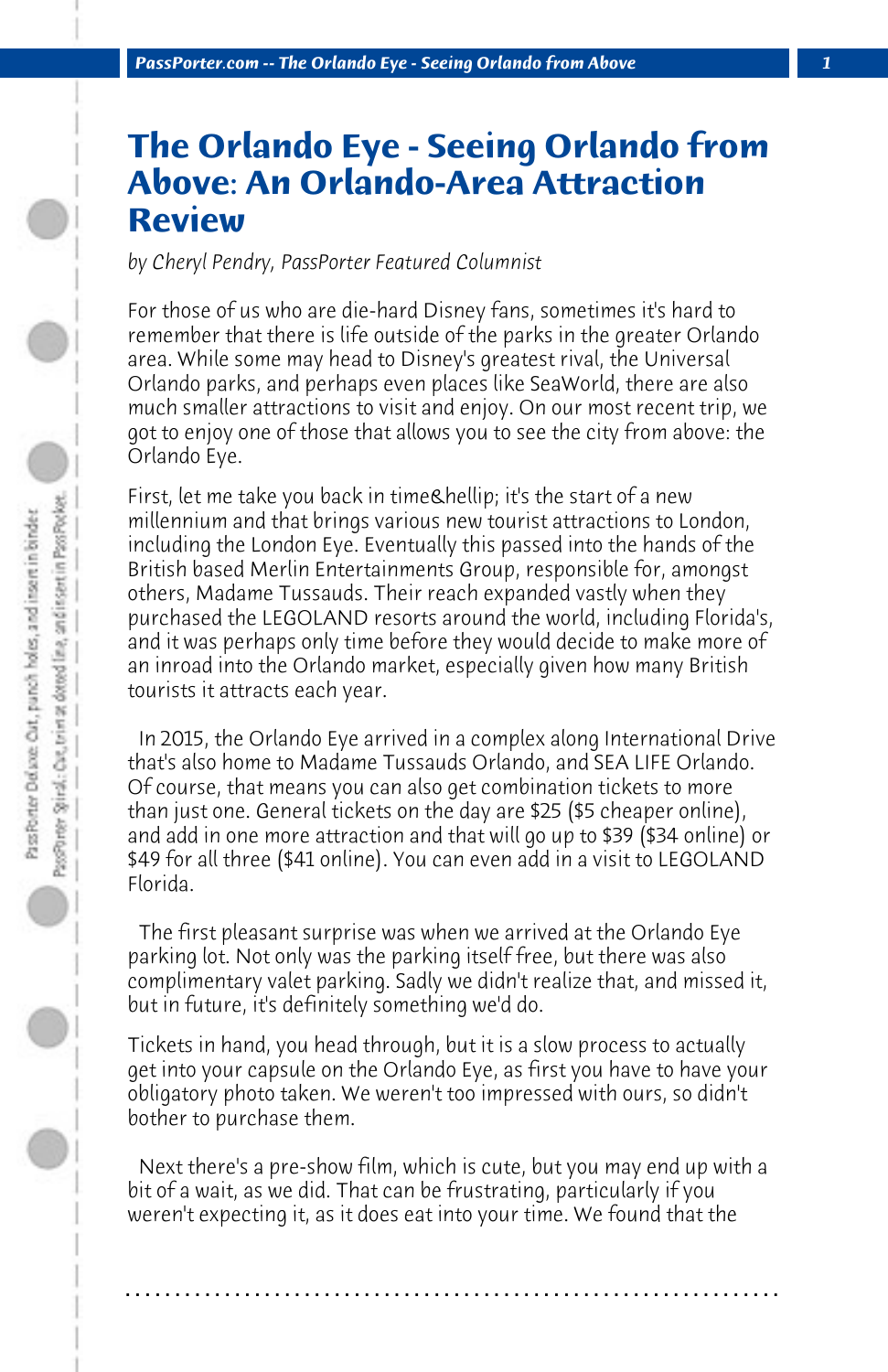film showed you lots of Florida from above, which was lovely, but of course it wasn't truly representative of what you'd actually be able to see. Let's face it the Kennedy Space Center is hardly going to be visible, even on a good day! It does give you an idea of what to expect, just in case you didn't know beforehand, but in truth, my husband and I both came out wondering what the point of it was, apart from spacing groups out over busy days in the summer.

 Once we emerged back into the Floridian heat and humidity, we were the first out of our small group that numbered maybe a total of 15 people. I assumed we'd all be put into the first capsule that came along, but we were very pleasantly surprised to discover that each individual group would get their own. This is something that never happens on the London Eye, well unless you pay for the privilege! It was a really nice treat and did make for a very special journey. Of course, I can't guarantee they'll do the same for you if you're visiting at a busier time.

 So what was the journey in the Orlando Eye actually like? It lasts a total of 23 minutes, and you get to see some wonderful views that change constantly as you climb and then descend again. One thing I do need to say here is that although you're transported 400 feet into the air, you don't get any form of close-up view of any of the theme parks. You get to see the city skyline, from above which was neat, as that's not something I've seen before, and a lot of the surrounding areas, but the theme parks aren't that close. You can work out landmarks from Universal, Disney, and SeaWorld, but that's about as much as you'll see. If you have a very good zoom camera, or perhaps you bring a pair of binoculars with you, you can then focus in on some familiar icons, such as Spaceship Earth, but they are quite a distance away.

 What struck us as we rotated around the wheel of the Orlando Eye was firstly how much construction was going on. That didn't come as that much of a surprise, given there's always work here, with new things constantly opening, but it brings it home to you from up here. Secondly, we were shocked at how much spare land there still appears to be. Whether the greenery you see is swamp land and can't be built on, I don't know, but it was something I wasn't expecting.

 We both really enjoyed our ride on the Orlando Eye, as it gives you a fascinating view of Orlando from the air, but I'm not sure it's for everyone in all honesty. If you have kids who want to get a bird's eye view of the theme parks, then they're likely to be disappointed, and I'm not sure there's not enough to keep their interest throughout the whole time you're on board.

 The Orlando Eye is usually open from 10:00 am to 10:00 pm, although

**. . . . . . . . . . . . . . . . . . . . . . . . . . . . . . . . . . . . . . . . . . . . . . . . . . . . . . . . . . . . . . . . . .**